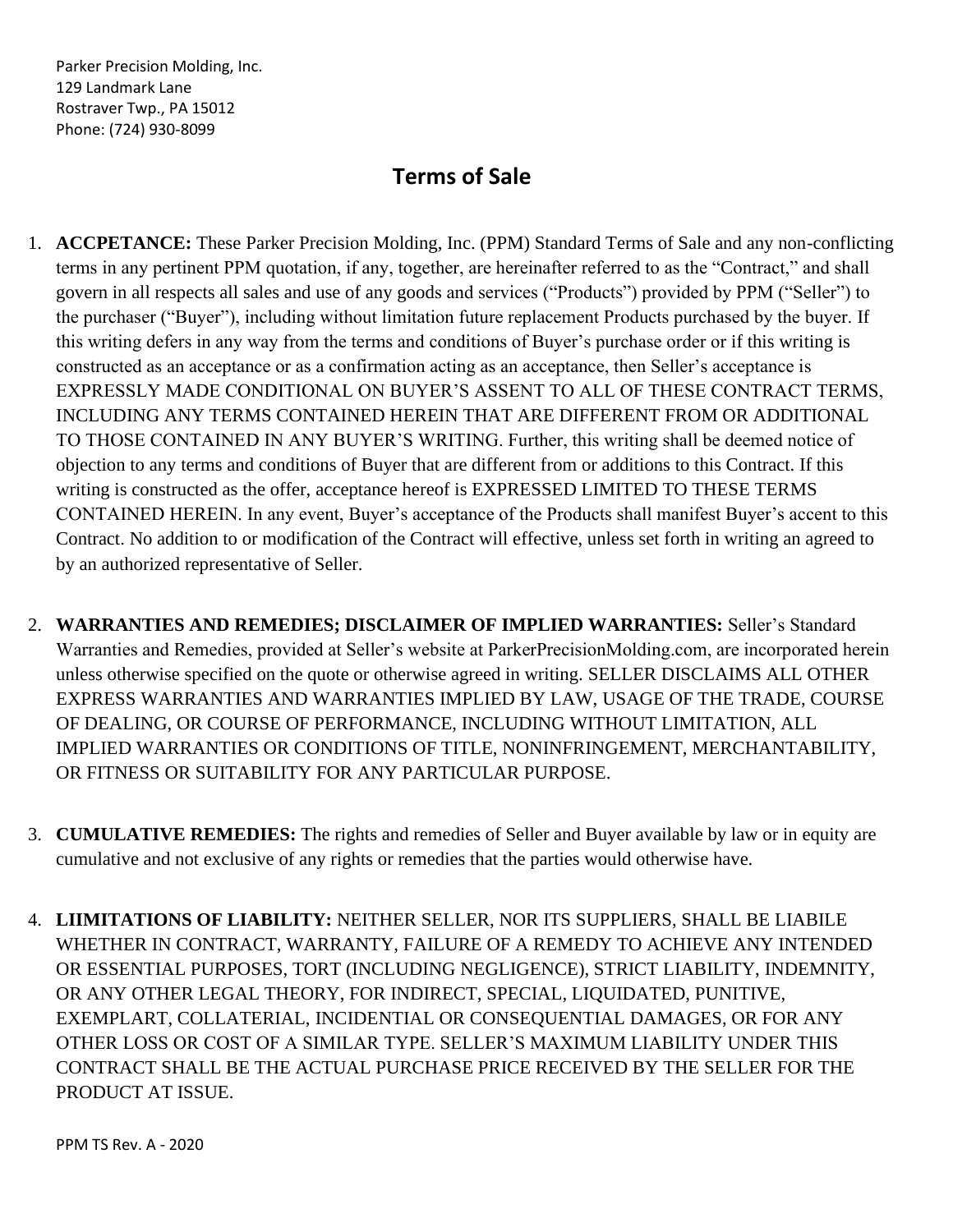- 5. **FORCE MAJEURE:** Notwithstanding anything to the contrary in this Contract, deliveries and/or performance may be suspended or delayed by: acts of God; acts of civil or military authorities; war; riot; fire; explosion; flood; sabotage or acts of terrorism; lack of adequate fuel, power, raw materials, labor, containers or transportation facilities; changes in applicable governmental laws, regulations, or orders; breakage or failure of machinery or apparatus; labor disputes; acts or omissions of Customer, its employees, officers or agents; or any other event, whether or not of the class or kind enumerated herein, beyond the reasonable control of Seller which makes impractical the performance of the Services, or the manufacture, transportation, or shipment of the Products or of a material or other resource upon which the manufacture or transportation of the Products depends. Seller reserves the right, in its sole discretion, to allocate inventories and current production and to substitute suitable materials when, in its opinion, circumstances warrant such allocation or substitution.
- 6. **CANCELLATION OR ALTERATION: Buyer** may not alter or cancel any order without Seller's written consent. For any order altered or cancelled with Seller's consent, Buyer must pay for all expenses and labor incurred up to the time of Seller's consent, plus a reasonable percentage for profit. Any order delayed or deferred by Buyer will be subject to price escalation for increased cost of production, and any other expenses caused by the delay. Material on such orders will be stored at Buyer's risk. Seller reserves the right to invoice Buyer and require payment before shipment of any delayed or deferred order.
- 7. **TITLE AND RISK OF LOSS:** Title and risk of loss shall pass to Buyer at Seller's facilities, in Rostraver TWP., Pennsylvania, as per the shipping term, unless otherwise specified in Seller's quote. If delivery is made by common carrier, risk of loss shall pass upon delivery to the carrier. Claims for loss or damage in transit must be made by Buyer to the carrier. Seller accepts no responsibility for loss or damage to product in transit unless otherwise stated in Seller's quote.
- 8. **PATENT OR TRADEMARK INFRINGEMENT:** If goods sold hereunder are to be manufactured according to the Buyer's specification, Buyer shall indemnify Seller against any claim or liability for patent, trademark, service mark or trade name infringement on account of such manufacture and/or sale.
- 9. **REVERSE ENGINEERING (BUYER):** Buyer agrees that it shall not reverse engineer, disassemble, or decompile any of Seller's products.
- 10. **EFFECT OF GOVERNMENT CONTRACT REGULATIONS:** Seller shall not be bound by any government contract terms applicable to Buyer's contracts unless Buyer has expressly provided prior written notice to Seller of the applicability of such Regulations and Seller acknowledges such notice in writing. Only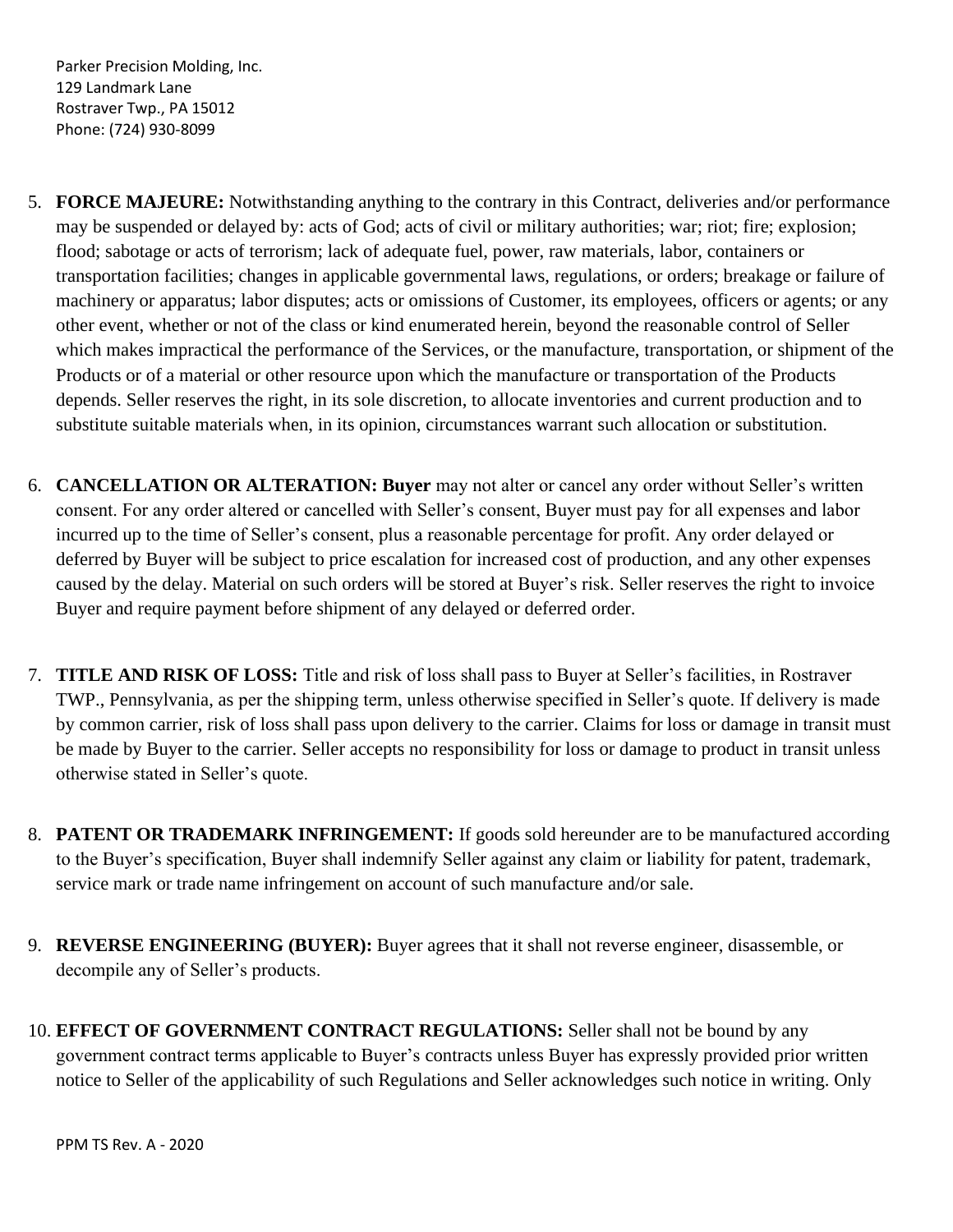the FAR and DFAR provisions that are mandatory flow downs or are required to implement statutes or executive orders shall be applicable. All other provisions shall be considered self-deleting if not applicable.

- 11. **APPLICABLE LAW AND JURISDICTION:** All questions arising as to the Contract shall be interpreted and resolved in accordance with the laws of the Commonwealth of Pennsylvania without regard to its conflict of law provisions and excluding the United Nations Convention on the International Sale of Goods. All such disputes shall be resolved in a court of competent jurisdiction in Westmoreland County, Pennsylvania. Buyer hereby consents to the exclusive jurisdiction of the State Court of Westmoreland County and Federal Court sitting in Westmoreland County, appoints the Secretary of State of Pennsylvania in Harrisburg as it's agent for service process, and agrees to any such proceeding upon thereof.
- 12. **COMPLIANCE WITH LAWS:** BUYER AGREES TO COMPLY WITH ALL APPLICABLE LAWS AND REGULATIONS, AND TO INDEMNIFY AND HOLD SELLER HARMELSSS FROM ANY AND ALL COSTS, LIABILITIES, SANCTIONS, AND FINES REGULATED TO ANY NON-COMPLIANCE OF BUYER WITH SUCH LAWS AND REGULATIONS, INCLUDING BUT NOT LIMITED TO APPLICABLE EXPORT LAWS AND REGULATIONS.
- 13. **PRICE:** The prices of the Products and Services do not include sales, use, or any other tax set forth by any local, federal, state, or other governmental authority. Seller reserves the right to increase the prices for Products and Services (a) at any time upon written notice if any new or amended law, regulation or ordinance results in an increase in the cost of; performing the Services, or producing, packaging, storage, or transporting the Products, or upon 30 days written notice in all other circumstances.
- 14. **PAYMENT TERMS AND LATE FEES:** Unless otherwise set in Contract, Sellers standard payment terms are 1% 10 – NET 30 (Buyer may take a 1% discount if full invoice is paid within 10 calendar days, or else full payment is due in 30 calendar days). Payments not received within 5 calendar days after due shall incur service charges at the rate of one-half (.5%) percent per calendar day on invoice, until paid in full, unless otherwise approved by accounting. Seller reserves the right at any time to, to limit or cancel the credit of Customer, suspend further deliveries or performance, or terminate the Contract if Customer fails to pay for any Products or Services when due. No rebates or discounts shall apply where Customer's account is more than 30 calendar days past due. If Customer's financial condition gives Seller, in its judgment, reasonable grounds for insecurity concerning Customer's ability to perform its obligations under the Contract, Seller may require full or partial cash payment in advance or may suspend any further deliveries or performance until Customer's financial condition materially improves and all unpaid sums due to Seller have been paid. In the event that Seller has to undertake collection action to collect amounts due under this Contract, Seller shall be entitled to recover its